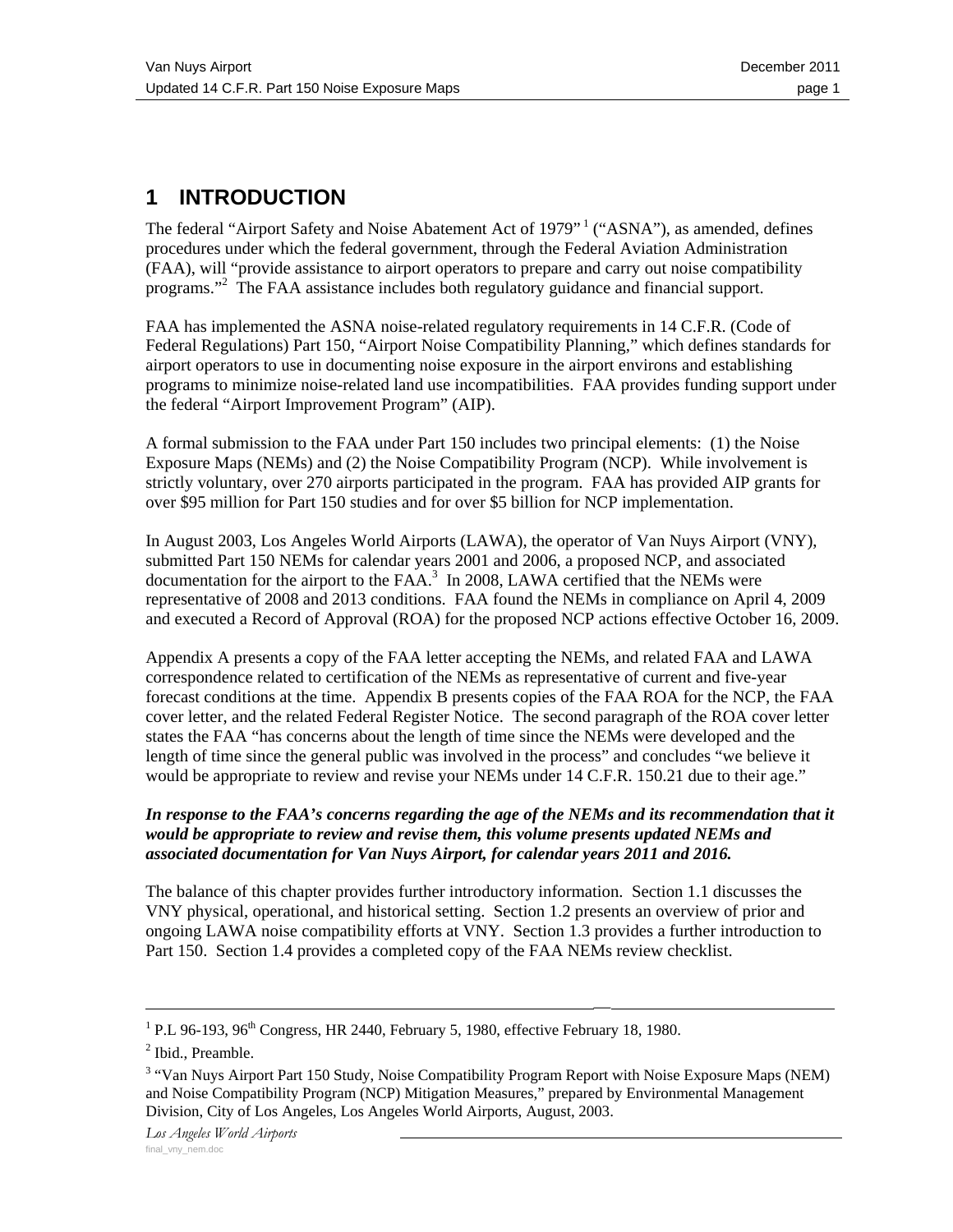## **1.1 VNY Physical, Operational, and Historical Setting**

#### **1.1.1 VNY Physical Setting**

VNY is a 740-acre general aviation facility in the west-central portion of the City of Los Angeles, approximately 25 miles northwest of downtown Los Angeles in the center of the San Fernando Valley. Figure 1 depicts the VNY regional location.

The area surrounding VNY is largely built out – developed with a combination of residential, commercial, industrial, and public uses, with single-family residential being the predominant use.

Figure 2 depicts the generalized land uses in the immediate airport environs.

#### **1.1.2 VNY Operational Setting**

VNY is one of three airports operated by LAWA, including Los Angeles International Airport (LAX) and Ontario International Airport (ONT). LAWA operates under the direction of a policymaking Board of Airport Commissioners appointed by the Mayor of Los Angeles.

Major airport operational facilities include two runways – an 8,001-foot primary runway (Runway 16R-34L) and a 4,011-foot secondary runway (Runway 16L-34R).

VNY plays a crucial role in the Southern California airport system, serving a variety of private, corporate, and government aviation needs. By providing a place for general aviation, VNY enhances safety and efficiency at the region's commercial airports. The airport also provides a base and maintenance facilities for regional fire, police, air ambulance, search and rescue, and news media aircraft. As part of the regional approach to meeting passenger demand, VNY serves a vital purpose in reducing congestion and flight delays at Los Angeles International and other nearby airports.

LAWA estimates that VNY contributes more than \$1.3 billion each year to the Southern California economy, by creating jobs, supporting businesses, and providing critical general aviation and emergency services. Business travelers and tourists using private, corporate, and charter aircraft benefit from the airport's proximity to city business, recreation, and entertainment centers.

More than 100 businesses are located on the airport property, including five major fixed-base operators (FBOs) that provide aircraft storage and parking, aviation fuel, aircraft sales, flight instruction, aircraft charter and aircraft maintenance. Some of the FBOs also serve as major leaseholders of airport property, subletting land and buildings to other airport tenants. VNY also is home to numerous companies that provide aviation support activities such as aircraft repairs, avionics, interior work and other specialized functions.

From the mid-1960s until the late-2000s, LAWA records indicate annual operations ranged from just below 500,000 to just above 600,000. In many of those years, VNY was considered the busiest general aviation airport in the world. Due to the recent economic decline, annual operations have fallen more in the range of 400,000; however, even at this reduced activity level, VNY continues to be one of the busiest general aviation airports worldwide.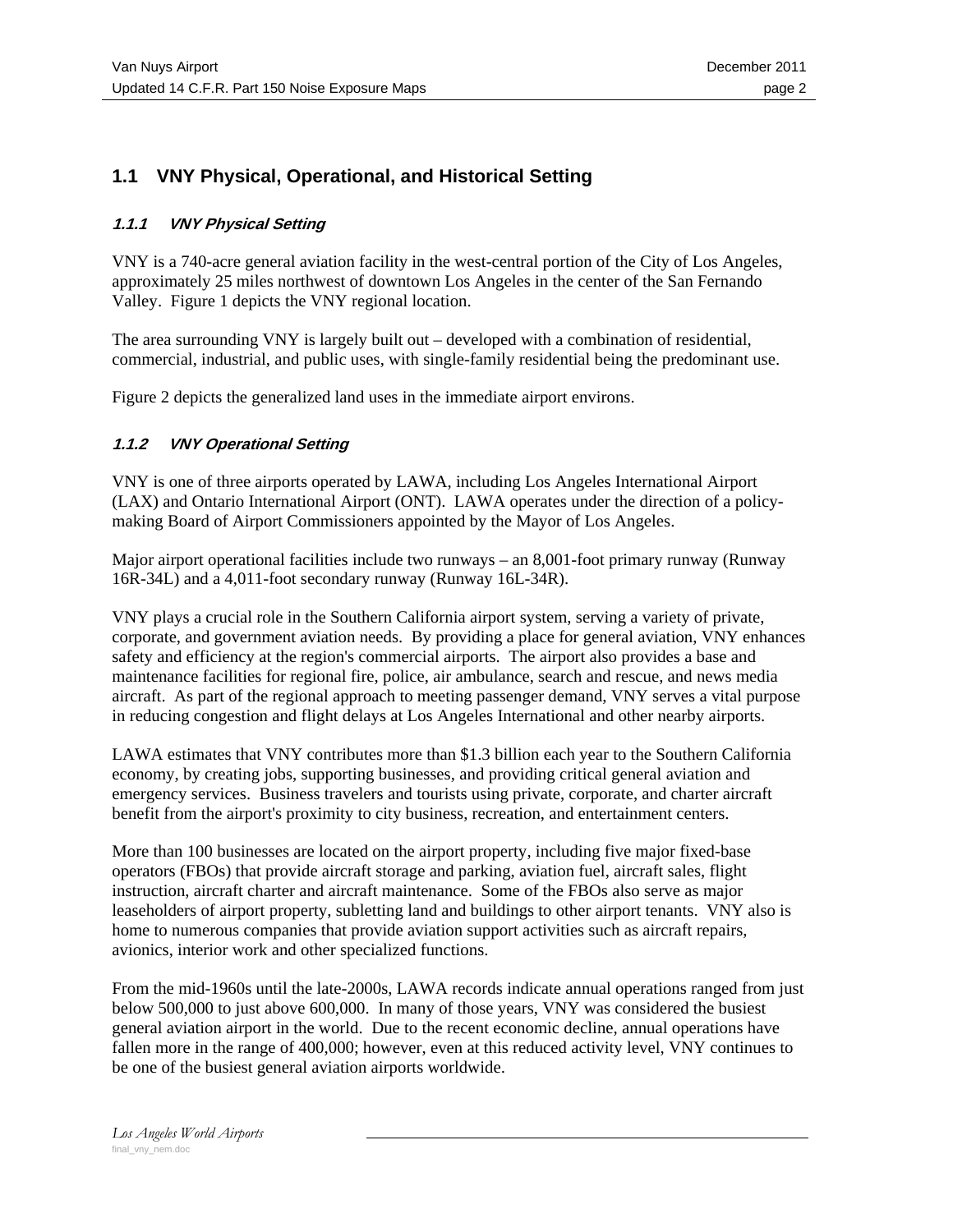

[hmmh] HARRIS MILLER MILLER & HANSON INC.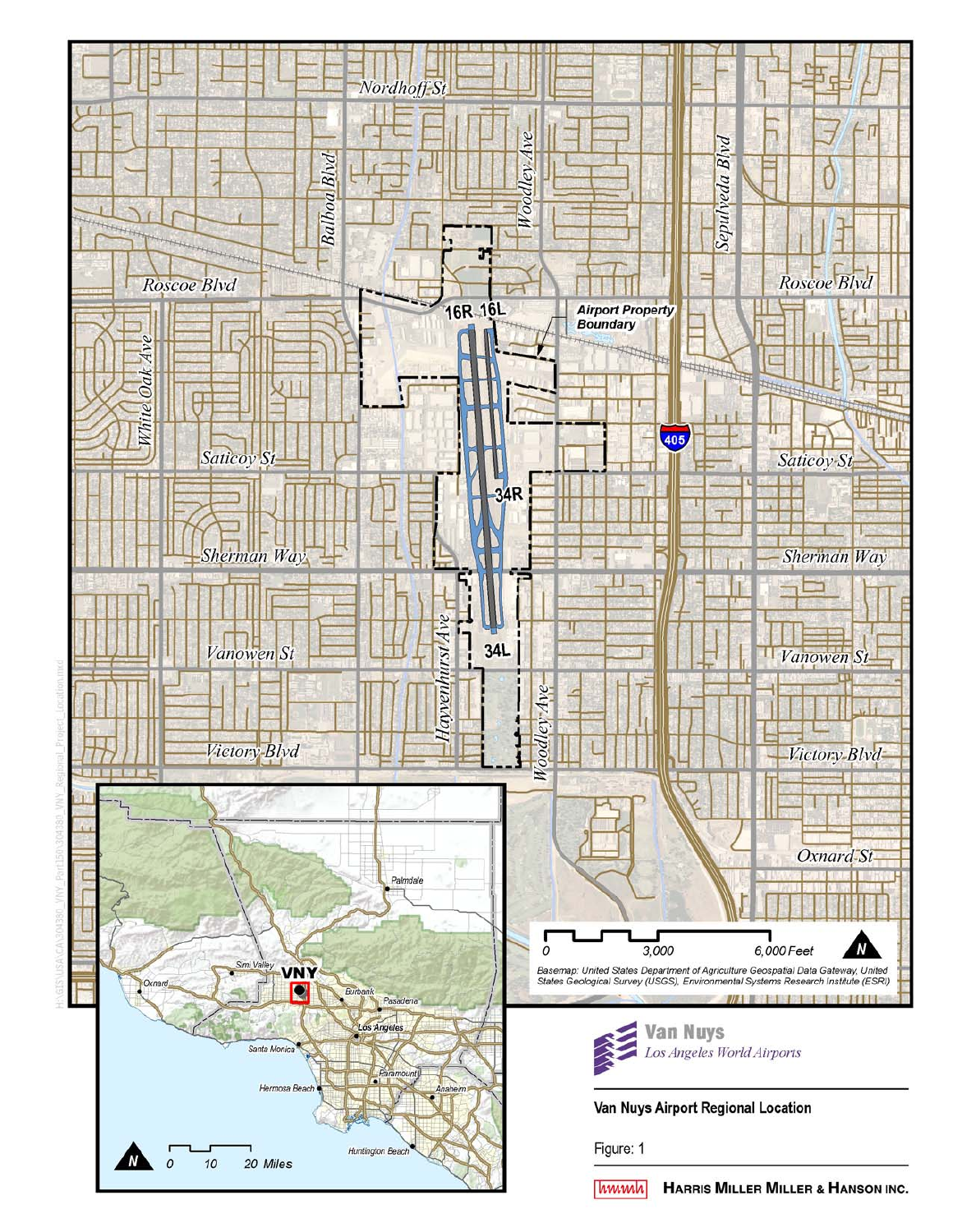



## Figure: 2 Airport Boundary Runways / Taxiways Residential (Non-Compatible) Residential (Compatible) Public Use Recreational / Open Space Commercial Use Manufacturing and Production **Airport Property** Vacant, Utility, Transportation Water River / Streams Roads  $+ + + + + +$ Railroad



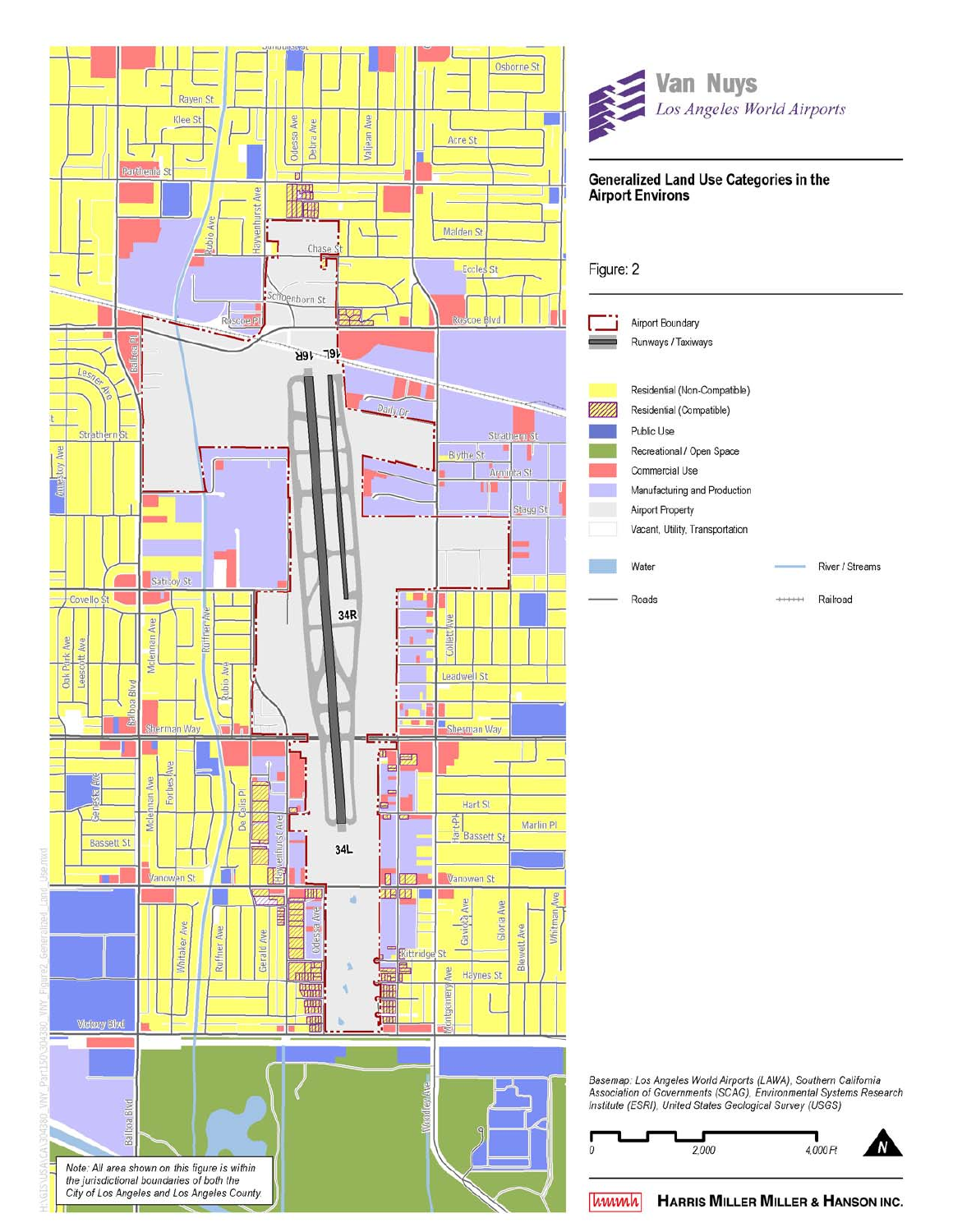## **1.1.3 VNY Historical Setting**

On December 17, 1928 – the 25th anniversary of the Wright Brothers' first flight – VNY was incorporated as Metropolitan Airport by a small group of citizens. At the time, VNY was surrounded by agricultural land. Although the Great Depression put an end to the corporation, Hollywood film production and the associated movie stars who had enthusiastically embraced recreational flying found a home at the airport and helped save it. To this day, producers of movies, TV shows, videos, and commercials frequently use VNY for filming needs.

With the outbreak of World War II, the U.S. government purchased the airport, enlarged it, and converted it into a military base to help protect the west coast and train military pilots. The airport also became a vital defense-manufacturing center during the war.

In 1949, the City of Los Angeles purchased the airport from the U.S. War Assets Administration for the token fee of \$1, with the agreement that the California Air National Guard base continue to operate at the site. In the 1950s, the Air National Guard replaced its propeller fleet with F-86 jets, and built newer, more permanent facilities at the airport.

The postwar decades brought substantial growth to general aviation at the airport and local industries. Job growth in the valley and the Los Angeles region as a whole also brought residential development surrounding the airport. That development and introduction of jets to the general aviation fleet led to community concerns regarding airport noise, and a strong LAWA commitment to address those concerns. LAWA's commitment continues today, as reflected by this submission of updated NEMs.

## **1.2 Noise Compatibility Context at VNY**

LAWA considers noise compatibility to be a high-priority, continuing process; over many decades of effort, it has established an extensive noise management program at VNY. The program – and LAWA's continuing commitment to its implementation and improvement – is recognized across the United States and internationally for its innovation and benefits. Major elements include:

- noise abatement measures to reduce noise exposure or shift it away from sensitive land uses
- remedial land use measures to address residual incompatible land uses
- preventive land use measures to deter introduction of new incompatible land uses

Sections 3.2 and 3.3 describe existing noise abatement and compatible land use elements of the noise management program. Section 3.4 summarizes recommendations of the 2003 NCP submission, the associated FAA Record of Approval, the current status of the each recommendation, and their relationship to corresponding VNY noise management program elements.

## **1.2.1 VNY Noise Management Program Staffing**

The VNY noise management program elements are implemented by numerous LAWA staff, including the Noise Management Section staff based at LAWA Administrative offices at LAX and in the VNY Noise Management Office. Those Noise Management Section staff work closely with the VNY Airport Manager's Office, VNY Operations, and VNY Public and Community Relations as well as other LAWA and City of Los Angeles staff.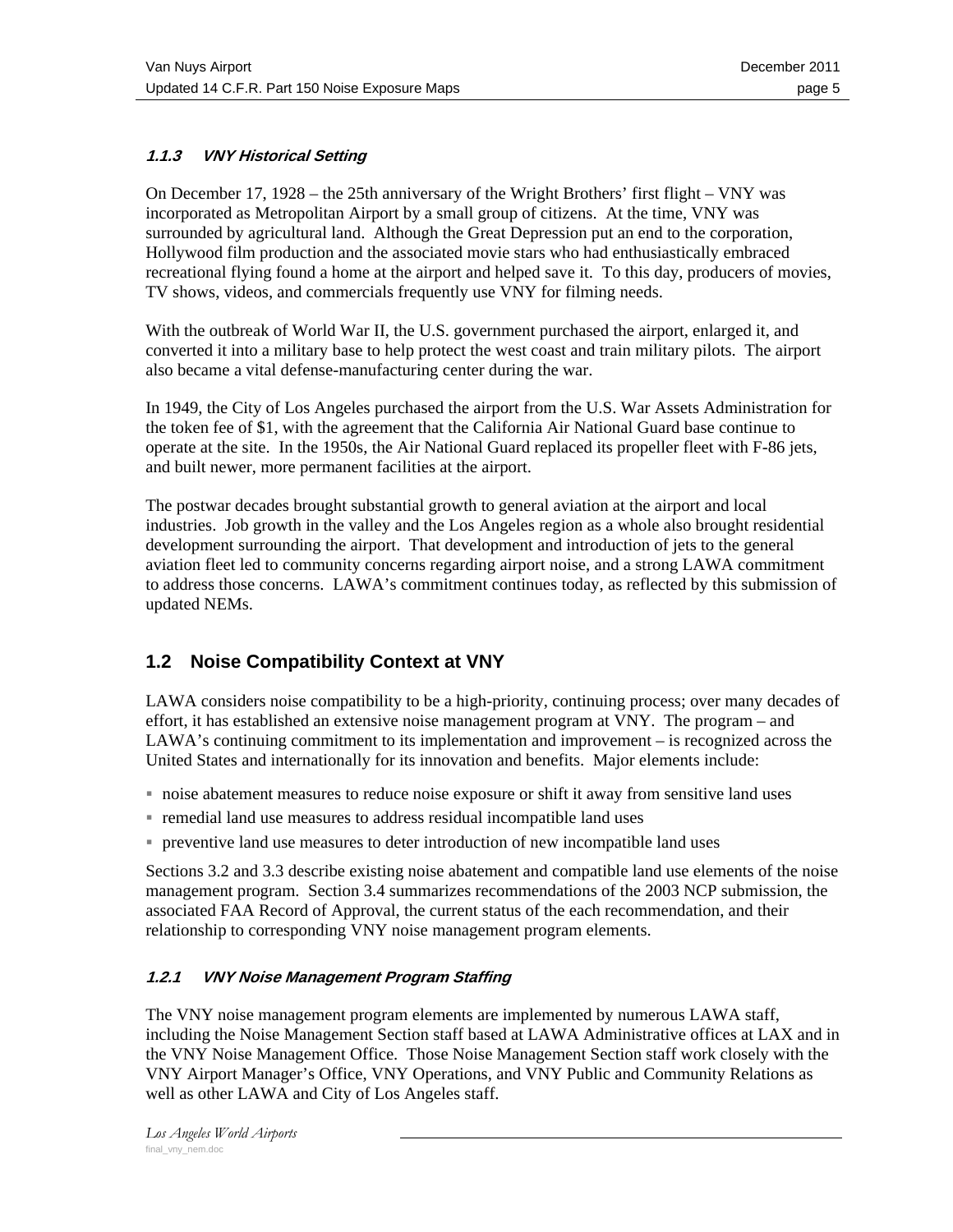## **1.2.2 VNY Noise and Operations Monitoring**

The Noise Management Section operates an extensive "Airport Noise and Operations Monitoring System" at VNY, LAX, and ONT. The system supports program monitoring and enforcement, pilot feedback, reporting, complaint analysis, and other implementation functions.

The only use of noise measurements in this study was to compare measured departure noise levels to Integrated Noise Model (INM) estimates as part of the process of obtaining FAA approval for use of "user-defined" modeling inputs, as discussed in Section 5.1.5.2. Those comparisons were made for only one measurement location. At the time the data were obtained, the site was numbered "V7." Subsequent to the use of the data, the site was renumbered to "VNY13." Consistent with the requirement set forth in Part 150 Part B §A150.1.1(e)(7) that the NEMs must "contain and identify [l]locations of any aircraft noise monitoring sites utilized for data acquisition and refinement purposes," that monitor location is depicted on the existing condition and five-year forecast condition NEM graphics (Figure 7 and Figure 8, respectively, in Section 4.2). To minimize clutter on and maximize clarity of the NEM graphics, other monitoring locations are not depicted, since they are not individually referenced in this report nor were they used for data acquisition or refinement or any other analytical purpose in the preparation of the noise contours or any other analyses presented in this submission.

## **1.3 14 CFR Part 150 Overview**

In addition to its financial assistance elements, the previously introduced Aviation Safety and Noise Abatement Act of 1979 (ASNA) required the FAA to "(1) establish a single system of measuring noise … (2) establish a single system for determining the exposure of individuals to noise resulting from airport operations … and (3) identify land uses normally compatible with various exposures of individuals to noise."4

The FAA addressed these requirements in Part 150. For the measurement system, the FAA selected the A-weighted sound level  $(dBA)$ ,<sup>5</sup> which describes noise exposure in the manner most consistent with human hearing.<sup>6</sup> For evaluating exposure of individuals to noise from airport operations, FAA selected the Day-Night Average Sound Level (DNL or Ldn).<sup>7</sup> To address the third requirement, Part 150 includes a table of land use compatibility as a function of yearly DNL.<sup>8</sup> It should be noted that the table represents *guidelines* and does not present federally mandated standards; the federal government defers to local land use jurisdictions for determination of the level of noise exposure that is acceptable for given land uses. Part 150 expressly acknowledges that deference by stating:

The responsibility for determining the acceptable and permissible land uses and the relationship between specific properties and specific noise contours rests with the local

 <sup>— 4</sup> ASNA as codified under 49 U.S.C. § 47502: "Noise measurement and exposure systems and identifying land use compatible with noise exposure."

 $<sup>5</sup>$  Appendix C provides an introduction to decibels and other noise terminology used in this document.</sup>

 $6$  14 C.F.R. Part 150, Appendix A, Part B,  $§$  A150.3(a).

 $<sup>7</sup>$  For the reasons discussed in Section 2, this document substitutes "Community Noise Equivalent Level"</sup> (CNEL) for DNL, consistent with the FAA practice of accepting that substitution in Part 150 submissions made by California airports. CNEL, DNL, and other noise metrics are described in Appendix C.

<sup>&</sup>lt;sup>8</sup> Ibid., Appendix A, Part B, Table 1.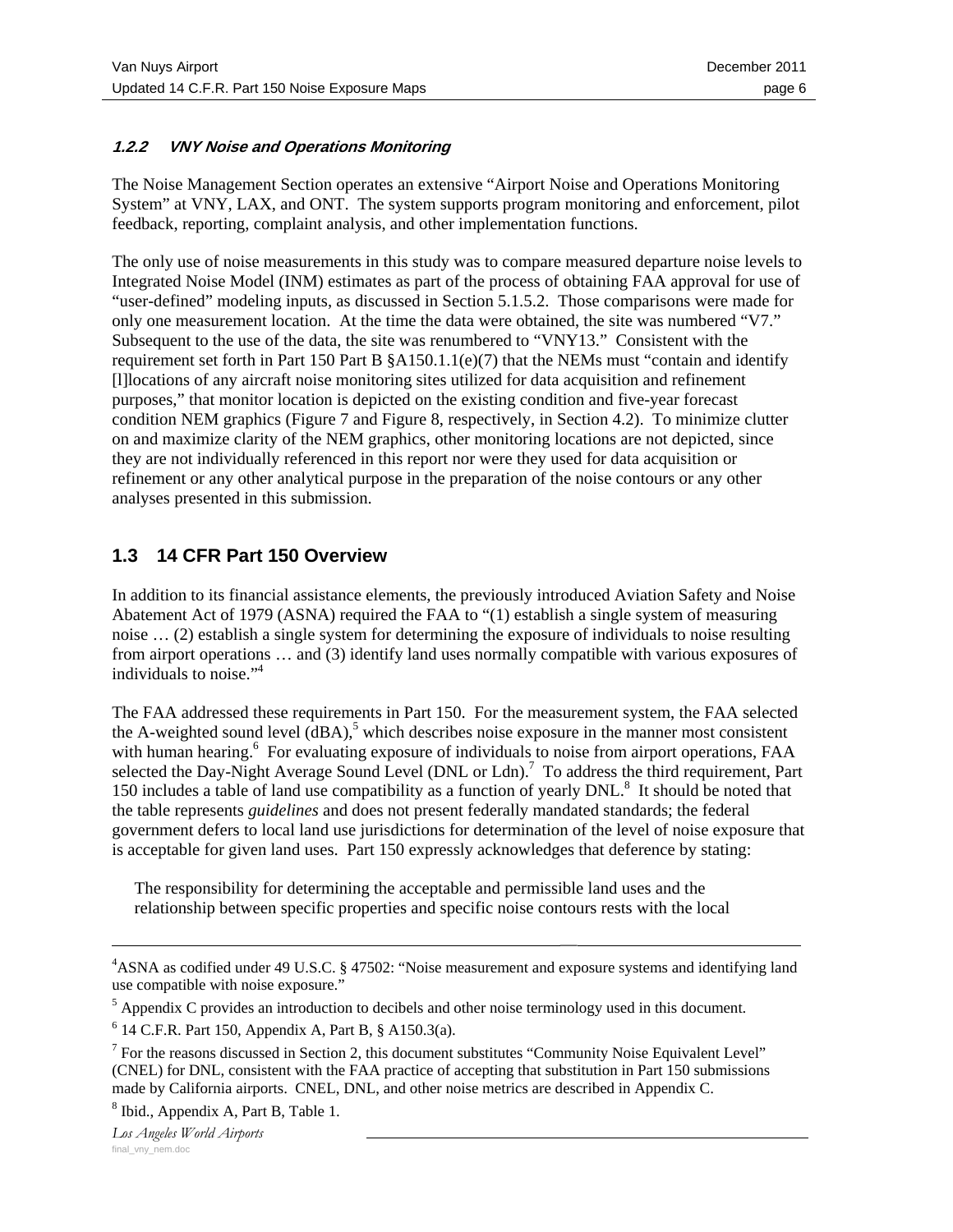authorities. FAA determinations under Part 150 are not intended to substitute federally determined land uses for those determined to be appropriate by local authorities in response to locally determined needs and values in achieving noise compatible land uses.<sup>9</sup>

Section 2 discusses LAWA's locally established land use compatibility guidelines, which are the same as those utilized in the FAA-accepted 2003 Part 150 submission for VNY.

ASNA further provided for any airport operator to prepare and submit "a noise exposure map showing the noncompatible uses in each area of the map on the date the map is submitted, a description of estimated aircraft operations during a forecast period that is at least 5 years in the future and how those operations will affect the map."<sup>10</sup> ASNA also provided for airport operators to provide revised maps if "a change in the operation of the airport would establish a substantial new noncompatible use, or would significantly reduce noise over existing noncompatible uses, that is not reflected in either the existing conditions map or forecast map currently on file with the [FAA]."<sup>11</sup>

In summary, Part 150 sets forth a process for airport proprietors to follow in developing and obtaining FAA approval of programs to reduce or eliminate incompatibilities between aircraft noise and surrounding land uses. Part 150 prescribes specific standards and systems for:

- Measuring noise
- Estimating and describing cumulative noise exposure
- Coordinating NCP development with local land use officials and other interested parties
- Documenting the analytical process and development of the compatibility program
- Submitting documentation to the FAA
- FAA and public review processes
- FAA approval or disapproval of the submission

A full Part 150 submission to the FAA includes two elements: (1) the Noise Exposure Maps (NEMs) and (2) the Noise Compatibility Program (NCP). However, as discussed in Section 1, this document presents only an update to previously accepted NEMs, in response to an FAA recommendation.

## **1.3.1 Noise Exposure Maps**

The NEMs describe the airport layout and operation, aircraft-related noise exposure, land uses in the airport environs, and the resulting noise/land use compatibility situation. The NEMs must address two time frames: (1) data representing the year of submission (the "existing conditions") and (2) the fifth calendar year or later following the year of submission (the "forecast conditions"). The NEMs also address how the forecast operations will affect the compatibility of the land uses depicted.

*The year of submission for this update is 2011. Therefore, the existing conditions noise contours are for 2011 and the five-year forecast case contours are for 2016.* 

The primary objective is to describe the current and forecast conditions at the airport and the noise effects of the aircraft activity on the surrounding communities. While this description is normally

<sup>—&</sup>lt;br><sup>9</sup> Ibid., Appendix A, Part B, introductory paragraph of "Notes for Table 1."

<sup>&</sup>lt;sup>10</sup> 49 U.S.C. § 47503: Noise exposure maps (ASNA as amended), § (a)

 $11$  Ibid., § (b).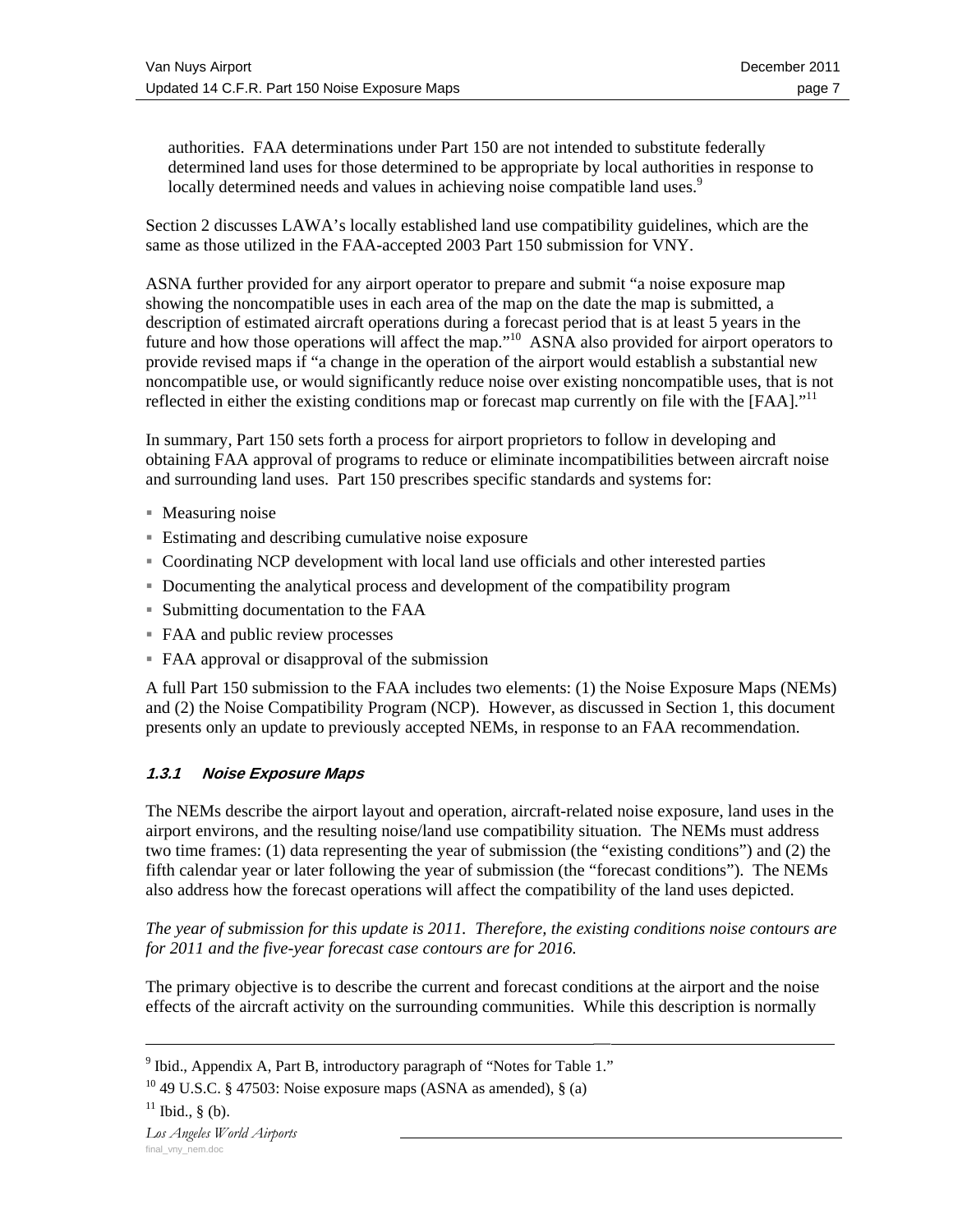processed into individual NEMs, Part 150 requires more than a simple "map" to provide all the necessary information. The development of the graphics includes such tasks as:

- Collecting historical aviation activity data such as aircraft fleet mix, number and type of operations, aircraft departure weights, runway utilization
- Developing a forecast aircraft activity for a period at least five years in the future from the year representing the existing conditions
- Determining aircraft flight tracks and usage based on radar data, if available, or other source data
- Creating the necessary inputs to the FAA Integrated Noise Model using the average annual input conditions to include airport configuration, meteorological data, operations, etc.
- Obtaining FAA approval for user-specified aircraft noise modeling profiles and non-standard aircraft type modeling substitutes
- Collecting data from local jurisdictions to establish detailed land use data in the airport environs
- Estimating population data within the local area

Therefore, in addition to the graphical elements, the NEMs submission must document, through tabulated information and text discussions, the full range of data collection and analyses undertaken to depict existing and future noise exposure resulting from aircraft operations, and the encompassed land uses in the airport environs. The NEMs development must include public consultation meeting Part 150 requirements, as discussed in Section 6. After considering and addressing all input received during that consultation, the airport operator submits the NEMs document to the FAA. Subsequent to a thorough review, the FAA "accepts" submissions it finds in conformance with Part 150.

#### **1.3.2 Noise Compatibility Program**

The NCP provides a planning process for evaluating aircraft noise impacts and the costs and benefits of alternative noise abatement measures. It also engages the local planning authorities to review the policies toward managing the noncompatible land uses now and in the future around the airport. By involving the public and local agencies, the NCP is essentially the total process used by the airport proprietor to propose a list of the actions to undertake to minimize existing and future noncompatible noise/land uses. These actions may involve:

- Changes to the physical layout of the airport
- Changes to airport and airspace use
- Changes to aircraft operations
- Review of land use administration practices for preventing noncompatible uses
- Review of noise management program practices

There are certain measures that must be considered for applicability and feasibility:

- Acquisition of land which includes overflight, easement, and development rights to ensure property use is compatible with airport operations
- Construction of barriers or shielding through sound insulating buildings
- Implementation of a preferential runway use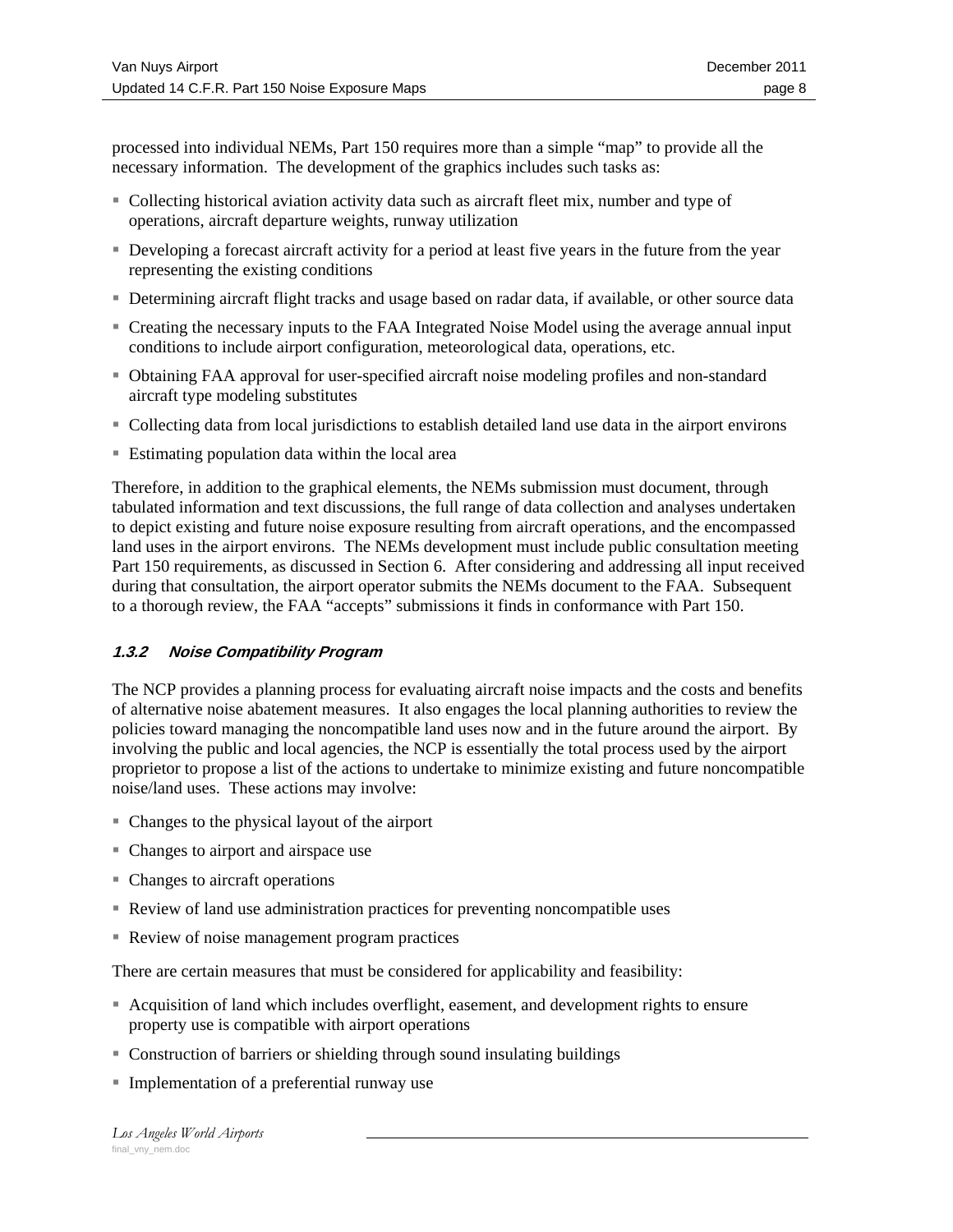- Utilization of flight procedures to reduce noise from the source (aircraft) through actions such as flight track changes or aircraft performance profile adjustments
- Restriction of use of the airport by specific aircraft types, nighttime operations, etc.

The NCP documentation must recount the development of the program, including a description of all measures considered, the reasons that individual measures were accepted or rejected, how measures will be implemented and funded, and the predicted effectiveness of individual measures and the overall program. As in the case of the NEMs, public participation is a vital part of developing a program that will promote understanding, awareness, and an opportunity for involving the perspectives of the different jurisdictions and their constituents on the role of the airport and the community.

Upon completion of the analyses and coordination, the NCP is submitted to the FAA for review and approval. The FAA reviews the NCP and may approve or disapprove each measure on its merits and adherence to the national aviation policy. Upon approval, the airport will begin its implementation schedule based on the availability of federal funding and local resources.

## **1.4 FAA Noise Exposure Maps Checklist**

The FAA provides advice to airports and other interested parties to consider in conducting Part 150 studies, in Advisory Circular (AC) 150/5020, "Airport Noise and Land Use Compatibility Planning." The AC includes a checklist for FAA's use in reviewing NEMs submissions. The FAA prefers that Part 150 documentation include a copy of the current version of the checklist, with appropriate page number or other references, and other notes or comments to assist in the document's review, as presented in Table 1.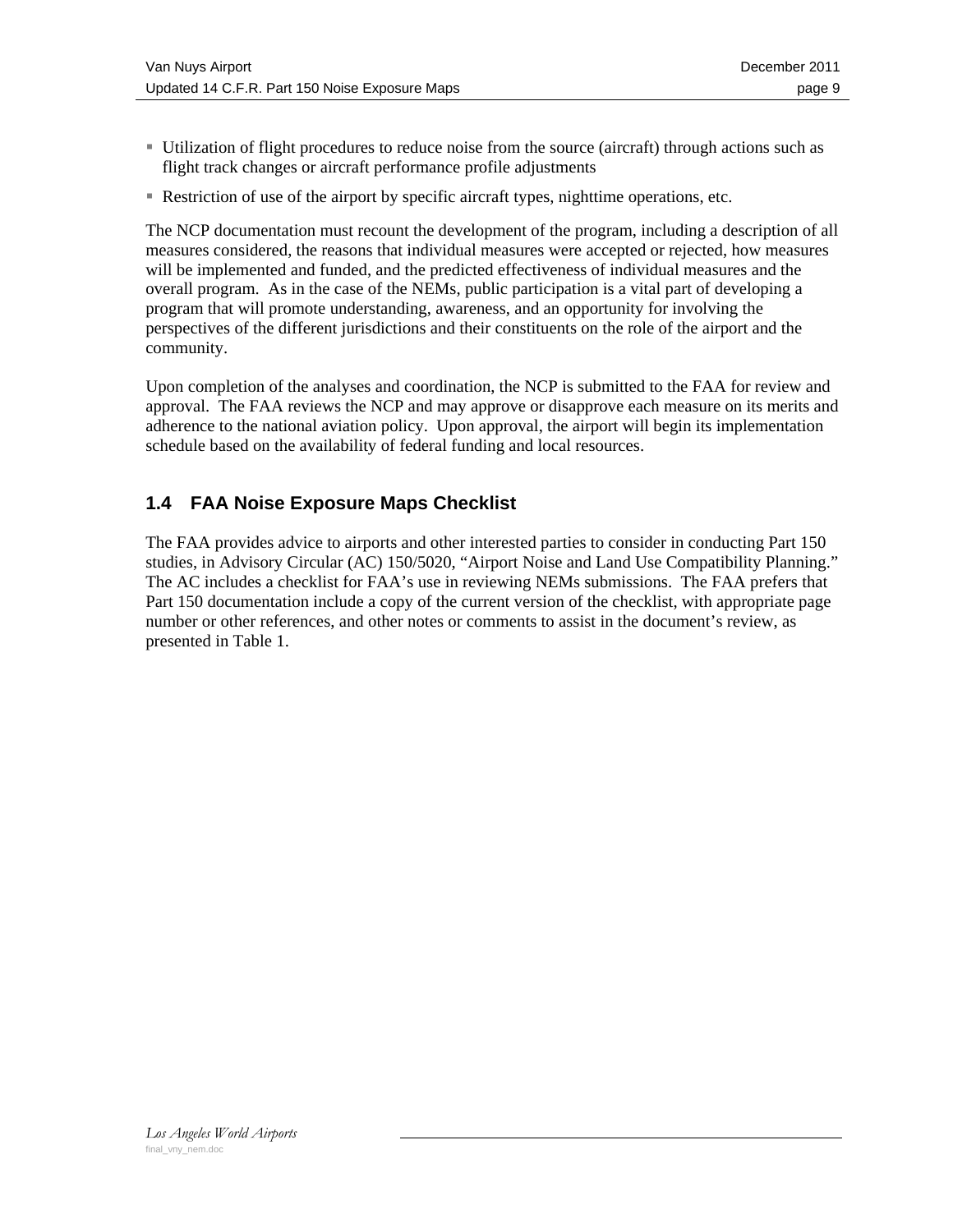|  | Table 1 Part 150 Noise Exposure Maps Checklist |
|--|------------------------------------------------|
|  |                                                |

Source: http://www.faa.gov/airports/environmental/airport\_noise/part\_150/checklists/, 2011

|                                     | <b>14 CFR PART 150</b><br><b>NOISE EXPOSURE MAPS CHECKLIST-PART I</b> |                                                                                                                                                                                                                                                                                    |        |                                                                                                                                                                                                                   |  |
|-------------------------------------|-----------------------------------------------------------------------|------------------------------------------------------------------------------------------------------------------------------------------------------------------------------------------------------------------------------------------------------------------------------------|--------|-------------------------------------------------------------------------------------------------------------------------------------------------------------------------------------------------------------------|--|
|                                     |                                                                       | <b>PROGRAM REQUIREMENT</b>                                                                                                                                                                                                                                                         | Yes/No | Supporting section, page, or other<br>reference and comments                                                                                                                                                      |  |
| ı.                                  |                                                                       | Submitting and Identifying the NEMs:                                                                                                                                                                                                                                               |        |                                                                                                                                                                                                                   |  |
|                                     |                                                                       | A. Submission properly identified:                                                                                                                                                                                                                                                 |        |                                                                                                                                                                                                                   |  |
|                                     |                                                                       | 1. 14 C.F.R. Part 150 NEMs?                                                                                                                                                                                                                                                        | Yes    | Cover letter, cover, and Section 1.                                                                                                                                                                               |  |
|                                     |                                                                       | 2. NEMs and NCP together?                                                                                                                                                                                                                                                          | No     | NEMs update only.                                                                                                                                                                                                 |  |
|                                     |                                                                       | 3. Revision to NEMs FAA previously determined to be in<br>compliance with Part 150?                                                                                                                                                                                                | Yes    | Cover letter and Section 1.                                                                                                                                                                                       |  |
|                                     |                                                                       | B. Airport and Airport Operator's name are identified?                                                                                                                                                                                                                             | Yes    | Cover letter and Certification (page iii).                                                                                                                                                                        |  |
|                                     |                                                                       | C. NCP is transmitted by operator's dated cover letter, describing it as<br>a Part 150 submittal and requesting appropriate FAA determination?                                                                                                                                     |        | Not applicable.                                                                                                                                                                                                   |  |
|                                     |                                                                       | II. Consultation: [150.21(b), A150.105(a)]                                                                                                                                                                                                                                         |        |                                                                                                                                                                                                                   |  |
|                                     |                                                                       | A. Is there a narrative description of the consultation accomplished,<br>including opportunities for public review and comment during map<br>development?                                                                                                                          | Yes    | Section 6.                                                                                                                                                                                                        |  |
|                                     |                                                                       | B. Identification of consulted parties:                                                                                                                                                                                                                                            |        |                                                                                                                                                                                                                   |  |
|                                     |                                                                       | 1. Are the consulted parties identified?                                                                                                                                                                                                                                           | Yes    | Sections 6.1 and 6.2.                                                                                                                                                                                             |  |
|                                     |                                                                       | 2. Do they include all those required by 150.21(b) and A150.105<br>$(a)$ ?                                                                                                                                                                                                         | Yes    | Section 6.2.                                                                                                                                                                                                      |  |
|                                     |                                                                       | 3. Agencies in 2., above, correspond to those indicated on the<br>NEM?                                                                                                                                                                                                             | Yes    | Section 6.2.                                                                                                                                                                                                      |  |
|                                     |                                                                       | C. Does the documentation include the airport operator's certification,<br>and evidence to support it, that interested persons have been<br>afforded adequate opportunity to submit their views, data, and<br>comments during map development and in accordance with<br>150.21(b)? | Yes    | Certification (page iii) and Section 6.                                                                                                                                                                           |  |
|                                     |                                                                       | D. Does the document indicate whether written comments were<br>received during consultation and, if there were comments that they<br>are on file with the FAA regional airports division manager?                                                                                  | Yes    | Section 6.4 lists the parties submitting<br>comments. Appendix L provides<br>copies of the comments, which by<br>submission of this document are on file<br>with the FAA's Regional Airports<br>Division Manager. |  |
| III. General Requirements: [150.21] |                                                                       |                                                                                                                                                                                                                                                                                    |        |                                                                                                                                                                                                                   |  |
|                                     |                                                                       | A. Are there two maps, each clearly labeled on the face with year<br>(existing condition year and one that is at least 5 years into the<br>future)?                                                                                                                                | Yes    | "2011 Existing Condition Noise<br>Exposure Map" (Figure 7 on page 55)<br>and "2016 Five-Year Forecast<br>Condition Noise Exposure Map" (Figure<br>8 on page 56).                                                  |  |
|                                     |                                                                       | B. Map currency:                                                                                                                                                                                                                                                                   |        |                                                                                                                                                                                                                   |  |
|                                     |                                                                       | 1. Does the year on the face of the existing condition map graphic<br>match the year on the airport operator's NEM submittal letter?                                                                                                                                               | Yes    | "2011 Existing Condition Noise<br>Exposure Map" (Figure 7 on page 55)                                                                                                                                             |  |
|                                     |                                                                       | 2. Is the forecast year map based on reasonable forecasts and<br>other planning assumptions and is it for at least the fifth calendar<br>year after the year of submission?                                                                                                        | Yes    | Section 5.1.4 discusses the 2011 and<br>2016 forecasts. Appendix I presents<br>copies of documentation related to FAA<br>review and approval, including the<br>March 13, 2011 FAA approval letter.                |  |
|                                     |                                                                       | 3. If the answer to 1 and 2 above is no, the airport operator must<br>verify in writing that data in the documentation are representative<br>of existing condition and at least 5 years' forecast conditions as<br>of the date of submission?                                      | N.A.   | Not applicable.                                                                                                                                                                                                   |  |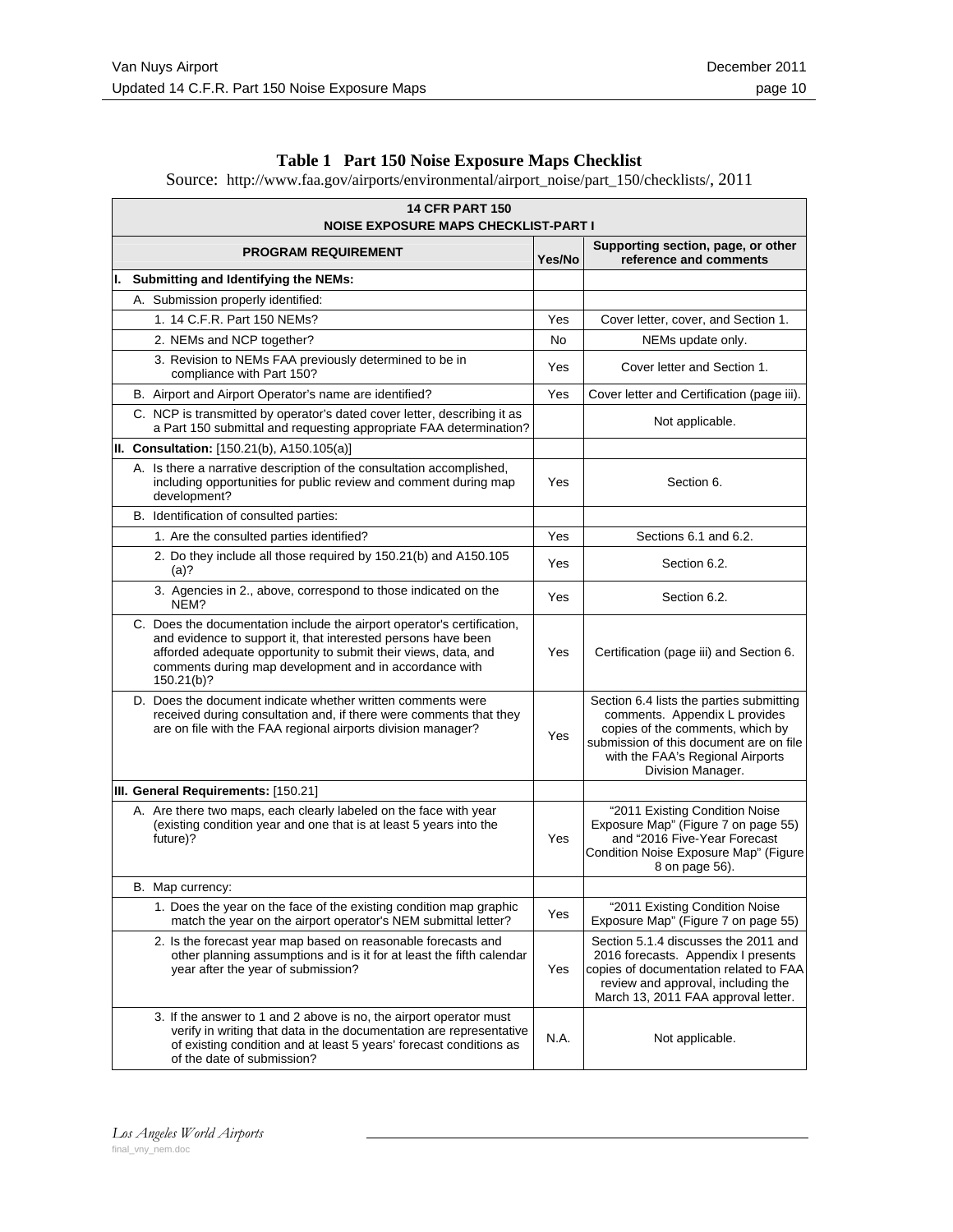| <b>14 CFR PART 150</b><br><b>NOISE EXPOSURE MAPS CHECKLIST-PART I</b>                                                                                                                                                                                                                                                                                                                                                                         |        |                                                                                                                                                                                                                                                                                                                             |  |
|-----------------------------------------------------------------------------------------------------------------------------------------------------------------------------------------------------------------------------------------------------------------------------------------------------------------------------------------------------------------------------------------------------------------------------------------------|--------|-----------------------------------------------------------------------------------------------------------------------------------------------------------------------------------------------------------------------------------------------------------------------------------------------------------------------------|--|
| <b>PROGRAM REQUIREMENT</b>                                                                                                                                                                                                                                                                                                                                                                                                                    | Yes/No | Supporting section, page, or other<br>reference and comments                                                                                                                                                                                                                                                                |  |
| C. If the NEMs and NCP are submitted together:                                                                                                                                                                                                                                                                                                                                                                                                |        |                                                                                                                                                                                                                                                                                                                             |  |
| 1. Has the airport operator indicated whether the forecast year map<br>is based on either forecast conditions without the program or<br>forecast conditions if the program is implemented?                                                                                                                                                                                                                                                    | N.A.   | Not applicable.                                                                                                                                                                                                                                                                                                             |  |
| 2. If the forecast year map is based on program implementation:                                                                                                                                                                                                                                                                                                                                                                               | N.A.   | Note: The "2011 Existing Condition<br>Noise Exposure Map" (Figure 7 on<br>page 55) and "2016 Five-Year Forecast                                                                                                                                                                                                             |  |
| a. Are the specific program measures that are reflected on the<br>map identified?                                                                                                                                                                                                                                                                                                                                                             | N.A.   |                                                                                                                                                                                                                                                                                                                             |  |
| b. Does the documentation specifically describe how these<br>measures affect land use compatibilities depicted on the<br>map?                                                                                                                                                                                                                                                                                                                 | N.A.   | Condition Noise Exposure Map" (Figure<br>8 on page 56) reflect objective data<br>analysis reflecting the current                                                                                                                                                                                                            |  |
| 3. If the forecast year NEM does not model program<br>implementation, the airport operator must either submit a revised<br>forecast NEM showing program implementation conditions<br>[B150.3 (b), 150.35 (f)] or the sponsor must demonstrate the<br>adopted forecast year NEM with approved NCP measures would<br>not change by plus/minus 1.5 CNEL? <sup>12</sup> [150.21(d)]                                                               | N.A.   | implementation of the existing, FAA-<br>approved NCP elements summarized<br>in Section 3.4.                                                                                                                                                                                                                                 |  |
| IV. MAP SCALE, GRAPHICS, AND DATA REQUIREMENTS: [A150.101,<br>A150.103, A150.105, 150.21(a)]                                                                                                                                                                                                                                                                                                                                                  |        |                                                                                                                                                                                                                                                                                                                             |  |
| A. Are the maps of sufficient scale to be clear and readable (they must<br>be not be less than 1" to 2,000'), and is the scale indicated on the<br>maps?<br>(Note (1) if the submittal uses separate graphics to depict flight<br>tracks and/or noise monitoring sites, these must be of the same<br>scale, because they are part of the documentation required for<br>NEMs.)<br>(Note (2) supplemental graphics that are not required by the | Yes    | The "2011 Existing Condition Noise<br>Exposure Map" (Figure 7 on page 55)<br>and "2016 Five-Year Forecast<br>Condition Noise Exposure Map" (Figure<br>8 on page 56) are presented at 1" to<br>2,000'. As discussed in Section 5.1.7,<br>unbound flight track figures are<br>provided at this scale, as permitted by<br>FAA. |  |
| regulation do not need to be at the 1" to 2,000' scale)<br>B. Is the quality of the graphics such that required information is clear<br>and readable? (Refer to C. through G., below, for specific graphic<br>depictions that must be clear and readable)                                                                                                                                                                                     | Yes    |                                                                                                                                                                                                                                                                                                                             |  |
| C. Depiction of the airport and its environs.                                                                                                                                                                                                                                                                                                                                                                                                 |        |                                                                                                                                                                                                                                                                                                                             |  |
| 1. Is the following graphically depicted to scale on both the existing<br>condition and forecast year maps:                                                                                                                                                                                                                                                                                                                                   | Yes    | "2011 Existing Condition Noise<br>Exposure Map" (Figure 7 on page 55)                                                                                                                                                                                                                                                       |  |
| a. Airport boundaries                                                                                                                                                                                                                                                                                                                                                                                                                         |        | and "2016 Five-Year Forecast<br>Condition Noise Exposure Map" (Figure                                                                                                                                                                                                                                                       |  |
| b. Runway configurations with runway end numbers                                                                                                                                                                                                                                                                                                                                                                                              | Yes    | 8 on page 56).                                                                                                                                                                                                                                                                                                              |  |
| 2. Does the depiction of the off-airport data include?                                                                                                                                                                                                                                                                                                                                                                                        |        |                                                                                                                                                                                                                                                                                                                             |  |
| a. A land use base map depicting streets and other identifiable<br>geographic features                                                                                                                                                                                                                                                                                                                                                        | Yes    | Land uses on the NEMs are "clipped"<br>at the 65 dB CNEL contour for clarity.                                                                                                                                                                                                                                               |  |
| b. The area within the CNEL 65 dB (or beyond, at local<br>discretion)                                                                                                                                                                                                                                                                                                                                                                         | Yes    | Streets and other features shown over<br>the entire mapped area. Extended land<br>use coverage is shown in Figure 2 for<br>informational purposes.                                                                                                                                                                          |  |
| c. Clear delineation of geographic boundaries and the names of<br>all jurisdictions with planning and land use control authority<br>within the CNEL 65 dB (or beyond, at local discretion)                                                                                                                                                                                                                                                    | Yes    | As noted directly on the map portion of<br>the NEM figures (which extends well<br>beyond 65 dB CNEL contour), the<br>entire mapped area is within the<br>jurisdictional boundaries of both the<br>City of Los Angeles and Los Angeles<br>County. The flight track figures provide<br>the required boundaries and labels.    |  |

<sup>12</sup> The version of the FAA's checklist presented in this document substitutes "CNEL" (Community Noise Equivalent Level) where the standard version of the checklist uses "DNL" or "Ldn," consistent with the FAAaccepted practice of using CNEL as a substitute for DNL in Part 150 submissions made by California airports, for reasons discussed in Section 2. Appendix C introduces CNEL, DNL, and other noise metrics.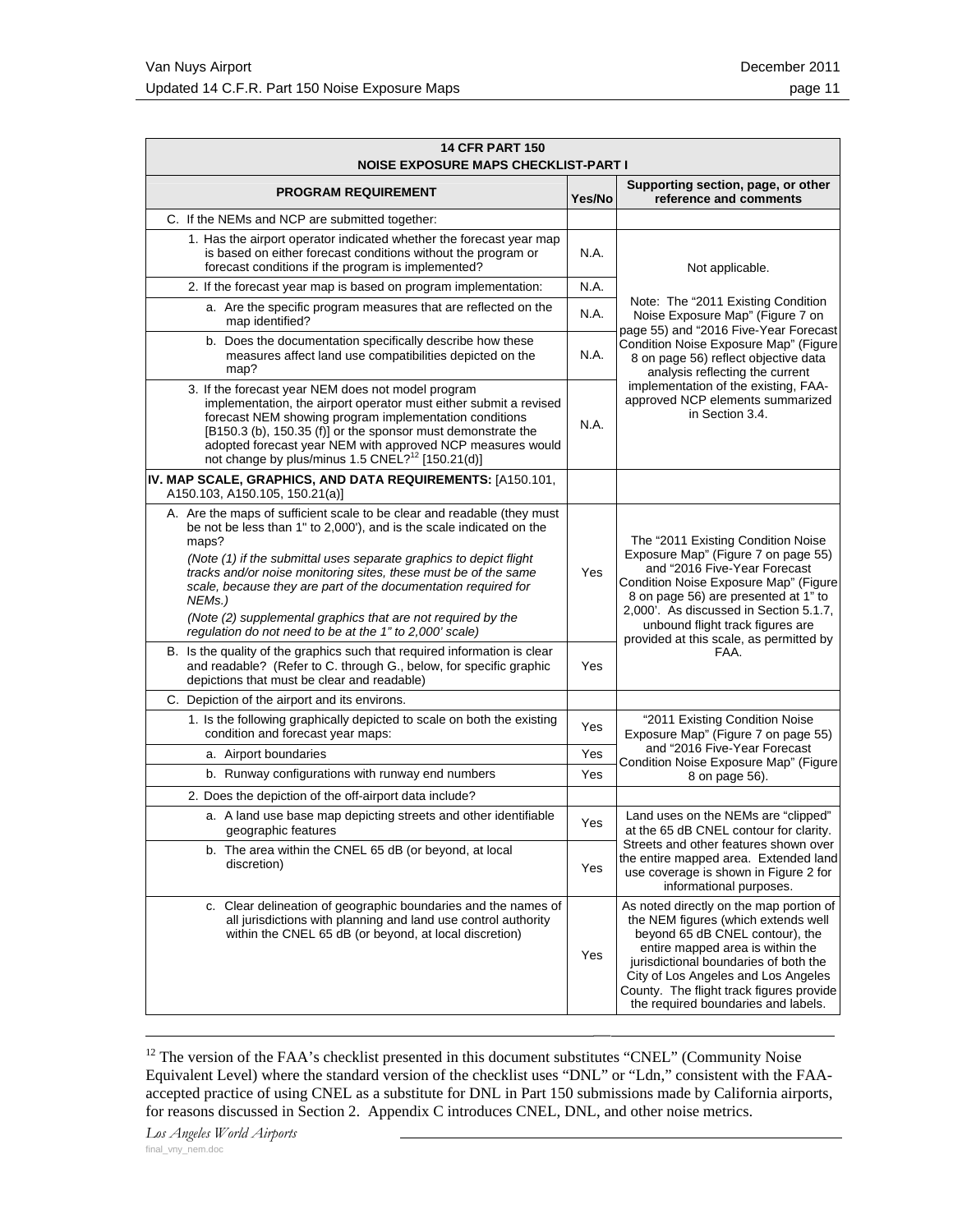| <b>14 CFR PART 150</b><br><b>NOISE EXPOSURE MAPS CHECKLIST-PART I</b>                                                                                                                                                                                                                                                                                                                                  |        |                                                                                                                                                                                                                                                                                                                    |  |
|--------------------------------------------------------------------------------------------------------------------------------------------------------------------------------------------------------------------------------------------------------------------------------------------------------------------------------------------------------------------------------------------------------|--------|--------------------------------------------------------------------------------------------------------------------------------------------------------------------------------------------------------------------------------------------------------------------------------------------------------------------|--|
| <b>PROGRAM REQUIREMENT</b>                                                                                                                                                                                                                                                                                                                                                                             | Yes/No | Supporting section, page, or other<br>reference and comments                                                                                                                                                                                                                                                       |  |
| Continuous contours for at least CNEL 65, 70, and 75 dB?<br>D. 1.                                                                                                                                                                                                                                                                                                                                      | Yes    |                                                                                                                                                                                                                                                                                                                    |  |
| 2. Has the local land use jurisdiction(s) adopted a lower local<br>standard and, if so, has the sponsor depicted this on the NEMs?                                                                                                                                                                                                                                                                     | No     | The Section 2 discussion of City of Los<br>Angeles, Los Angeles County, and<br>State of California standards explains<br>their consistency with FAA guidelines<br>presented in Part 150 Appendix A,<br>Table 1, with the exception that CNEL<br>is substituted for DNL, for the reasons<br>discussed in Section 2. |  |
| 3. Based on current airport and operational data for the existing<br>condition year NEM, and forecast data representative of the<br>selected year for the forecast NEM?                                                                                                                                                                                                                                | Yes    | See the Section 5 discussion of the<br>2011 and 2016 noise modeling data.                                                                                                                                                                                                                                          |  |
| E. Flight tracks for the existing condition and forecast year timeframes<br>(these may be on supplemental graphics which must use the same<br>land use base map and scale as the existing condition and forecast<br>year NEM), which are numbered to correspond to accompanying<br>narrative?                                                                                                          | Yes    | See the Section 5.1.7 discussion, and<br>related figures and tables, including<br>unbound flight track figures at the 1" to<br>2,000' scale of the NEMs.                                                                                                                                                           |  |
| F. Locations of any noise monitoring sites (these may be on<br>supplemental graphics which must use the same land use base map<br>and scale as the official NEMs)                                                                                                                                                                                                                                      | Yes    | The 2011 and 2016 NEM (Figure 7 on<br>page 55 and Figure 8 on page 56,<br>respectively) depict a noise monitoring<br>site used in preparation of the contours,<br>as discussed in Section 1.2.2.                                                                                                                   |  |
| G. Noncompatible land use identification:                                                                                                                                                                                                                                                                                                                                                              | Yes    |                                                                                                                                                                                                                                                                                                                    |  |
| 1. Are noncompatible land uses within at least the CNEL 65 dB<br>noise contour depicted on the map graphics?                                                                                                                                                                                                                                                                                           | Yes    | Noncompatible uses within 65 dB<br>CNEL are depicted, as required                                                                                                                                                                                                                                                  |  |
| 2. Are noise sensitive public buildings and historic properties<br>identified? (Note: If none are within the depicted NEM noise<br>contours, this should be stated in the accompanying narrative<br>text.)                                                                                                                                                                                             | Yes    | As discussed in Section 4.3, neither the<br>2011 nor the 2016 NEM contours<br>encompass any noise sensitive public<br>buildings or historic properties.                                                                                                                                                            |  |
| 3. Are the noncompatible uses and noise sensitive public buildings<br>readily identifiable and explained on the map legend?                                                                                                                                                                                                                                                                            | Yes    | Legends identify non-compatible land<br>uses.                                                                                                                                                                                                                                                                      |  |
| 4. Are compatible land uses, which would normally be considered<br>noncompatible, explained in the accompanying narrative?                                                                                                                                                                                                                                                                             | Yes    | As discussed in Sections 3.3.1 and 4.3,<br>the NEMs identify residential properties<br>within 65 dB CNEL that are covered by<br>the LAWA sound-insulation program as<br>compatible, consistent with FAA, City,<br>County, State, and LAWA policies.                                                                |  |
| V. NARRATIVE SUPPORT OF MAP DATA: [150.21(a), A150.1,<br>A150.101, A150.103]                                                                                                                                                                                                                                                                                                                           |        |                                                                                                                                                                                                                                                                                                                    |  |
| A. 1. Are the technical data and data sources on which the NEMs are<br>based adequately described in the narrative?                                                                                                                                                                                                                                                                                    | Yes    | Section 5                                                                                                                                                                                                                                                                                                          |  |
| 2. Are the underlying technical data and planning assumptions<br>reasonable?                                                                                                                                                                                                                                                                                                                           | Yes    | Section 5                                                                                                                                                                                                                                                                                                          |  |
| B. Calculation of Noise Contours:                                                                                                                                                                                                                                                                                                                                                                      |        | Section 5                                                                                                                                                                                                                                                                                                          |  |
| 1. Is the methodology indicated?                                                                                                                                                                                                                                                                                                                                                                       | Yes    |                                                                                                                                                                                                                                                                                                                    |  |
| a. Is it FAA approved?                                                                                                                                                                                                                                                                                                                                                                                 | Yes    | As discussed in Section 5, The CNEL                                                                                                                                                                                                                                                                                |  |
| b. Was the same model used for both maps? (Note: The same<br>model also must be used for NCP submittals associated with<br>NEM determinations already issued by FAA where the NCP<br>is submitted later, unless the airport sponsor submits a<br>combined NEMs/NCP submittal as a replacement, in which<br>case the model used must be the most recent version at the<br>time the update was started.) | Yes    | contours contained in these NEMs<br>were prepared using the most recent<br>release of the FAA's Integrated Noise<br>Model (INM) available at the time the<br>NEMs were prepared; i.e., "Version<br>$7.0b$ ."                                                                                                       |  |
| c. Has AEE approval been obtained for use of a model other<br>than those that have previous blanket FAA approval?                                                                                                                                                                                                                                                                                      | N.A.   | Not applicable.                                                                                                                                                                                                                                                                                                    |  |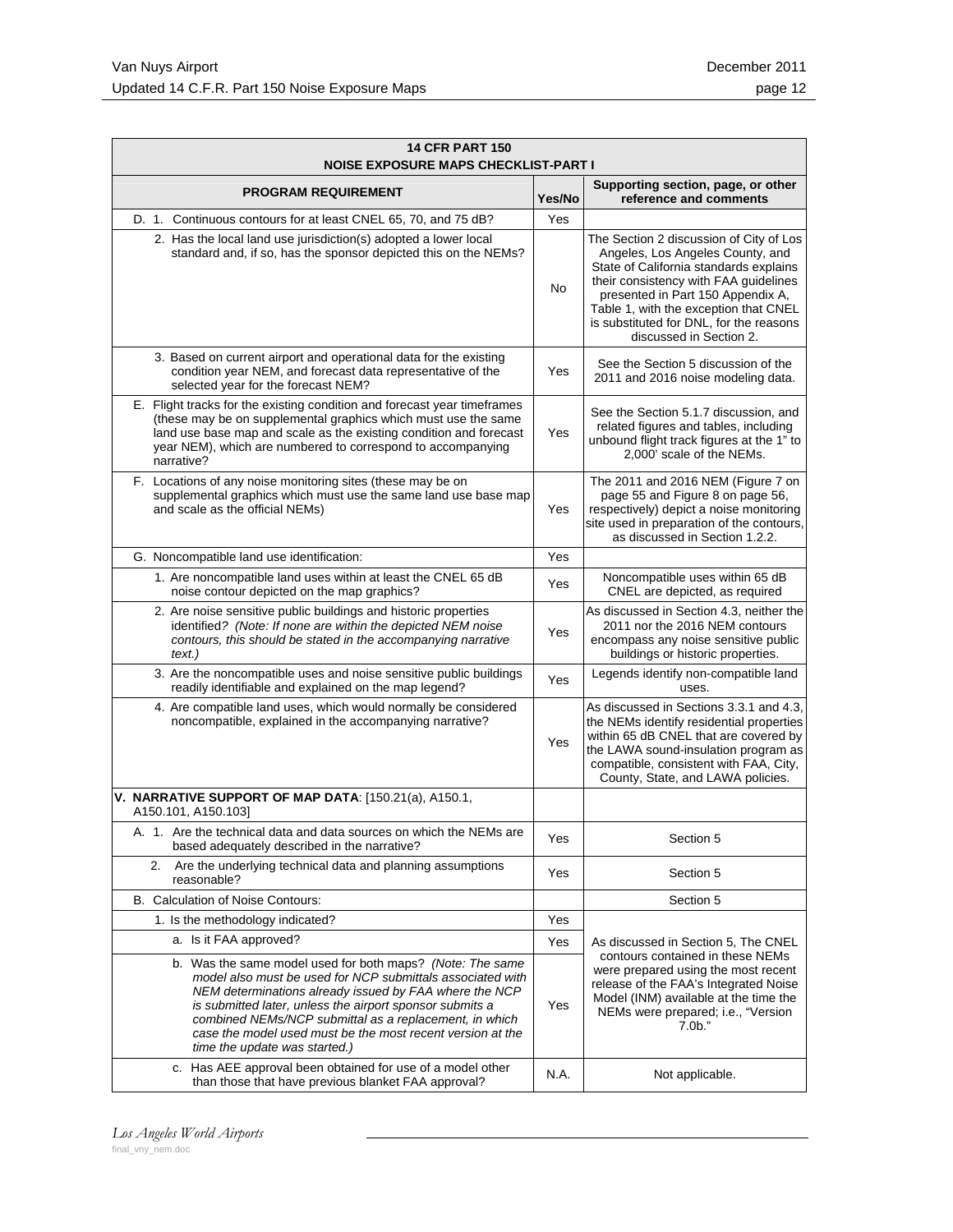| <b>14 CFR PART 150</b><br>NOISE EXPOSURE MAPS CHECKLIST-PART I                                                                                                                                                                                                                                                                                                                                                                                                                                                                                                                                                                                                                                                           |        |                                                                                                                                                                                                                                                     |                                                                                             |     |
|--------------------------------------------------------------------------------------------------------------------------------------------------------------------------------------------------------------------------------------------------------------------------------------------------------------------------------------------------------------------------------------------------------------------------------------------------------------------------------------------------------------------------------------------------------------------------------------------------------------------------------------------------------------------------------------------------------------------------|--------|-----------------------------------------------------------------------------------------------------------------------------------------------------------------------------------------------------------------------------------------------------|---------------------------------------------------------------------------------------------|-----|
| <b>PROGRAM REQUIREMENT</b>                                                                                                                                                                                                                                                                                                                                                                                                                                                                                                                                                                                                                                                                                               | Yes/No | Supporting section, page, or other<br>reference and comments                                                                                                                                                                                        |                                                                                             |     |
| 2. Correct use of noise models:                                                                                                                                                                                                                                                                                                                                                                                                                                                                                                                                                                                                                                                                                          | Yes    | As discussed in Section 5.1.5, FAA                                                                                                                                                                                                                  |                                                                                             |     |
| a. Does the documentation indicate, or is there evidence, the<br>airport operator (or its consultant) has adjusted or calibrated<br>FAA-approved noise models or substituted one aircraft type<br>for another that was not included on the FAA's pre-approved<br>list of aircraft substitutions?                                                                                                                                                                                                                                                                                                                                                                                                                         |        | approval was received for three "non-<br>standard" INM applications, with<br>associated documentation and FAA<br>approvals discussed in that section and<br>presented in Appendix F, Appendix G,<br>and Appendix H. Section 6.1 lists each          |                                                                                             |     |
| b. If so, does this have written approval from AEE, and is that<br>written approval included in the submitted document?                                                                                                                                                                                                                                                                                                                                                                                                                                                                                                                                                                                                  | Yes    | piece of correspondence with the FAA<br>and its location in this document,                                                                                                                                                                          |                                                                                             |     |
| 3. If noise monitoring was used, does the narrative indicate that Part<br>150 guidelines were followed?                                                                                                                                                                                                                                                                                                                                                                                                                                                                                                                                                                                                                  | Yes    | See discussion in Section 1.2.2.                                                                                                                                                                                                                    |                                                                                             |     |
| 4. For noise contours below CNEL 65 dB, does the supporting<br>documentation include an explanation of local reasons? (Note: A<br>narrative explanation, including evidence the local jurisdiction(s)<br>have adopted a noise level less than CNEL 65 dB as sensitive<br>for the local community(ies), and including a table or other<br>depiction of the differences from the Federal table, is highly<br>desirable but not specifically required by the rule. However, if the<br>airport sponsor submits NCP measures within the locally<br>significant noise contour, an explanation must be included if it<br>wants the FAA to consider the measure(s) for approval for<br>purposes of eligibility for Federal aid.) |        | Not applicable, since no contours<br>below CNEL 65 dB provided.                                                                                                                                                                                     |                                                                                             |     |
| C. Noncompatible Land Use Information:                                                                                                                                                                                                                                                                                                                                                                                                                                                                                                                                                                                                                                                                                   |        |                                                                                                                                                                                                                                                     |                                                                                             |     |
| 1. Does the narrative (or map graphics) give estimates of the<br>number of people residing in each of the contours (CNEL 65, 70)<br>and 75, at a minimum) for both the existing condition and<br>forecast year maps?                                                                                                                                                                                                                                                                                                                                                                                                                                                                                                     | Yes    | See Section 4.3 and Table 3.                                                                                                                                                                                                                        |                                                                                             |     |
| 2. Does the documentation indicate whether the airport operator<br>used Table 1 of Part 150?                                                                                                                                                                                                                                                                                                                                                                                                                                                                                                                                                                                                                             | Yes    | The Section 2 discussion of City,<br>County, and State standards explains                                                                                                                                                                           |                                                                                             |     |
| a. If a local variation to table 1 was used:<br>(1) Does the narrative clearly indicate which adjustments<br>were made and the local reasons for doing so?                                                                                                                                                                                                                                                                                                                                                                                                                                                                                                                                                               |        | their consistency with FAA guidelines in<br>Part 150 Table 1 (reproduced as Table<br>2 in this document), with the exception<br>that CNEL is substituted for DNL, for                                                                               |                                                                                             |     |
|                                                                                                                                                                                                                                                                                                                                                                                                                                                                                                                                                                                                                                                                                                                          |        |                                                                                                                                                                                                                                                     | (2) Does the narrative include the airport operator's complete<br>substitution for table 1? | Yes |
| 3. Does the narrative include information on self-generated or<br>ambient noise where compatible or noncompatible land use<br>identifications consider non-airport and non-aircraft noise<br>sources?                                                                                                                                                                                                                                                                                                                                                                                                                                                                                                                    | No     |                                                                                                                                                                                                                                                     |                                                                                             |     |
| 4. Where normally noncompatible land uses are not depicted as<br>such on the NEMs, does the narrative satisfactorily explain why,<br>with reference to the specific geographic areas?                                                                                                                                                                                                                                                                                                                                                                                                                                                                                                                                    | Yes    | As discussed in Sections 3.3.1 and 4.3,<br>the NEMs identify residential properties<br>within 65 dB CNEL that are covered by<br>the LAWA sound-insulation program as<br>compatible, consistent with FAA, City,<br>County, State, and LAWA policies. |                                                                                             |     |
| 5. Does the narrative describe how forecast aircraft operations,<br>forecast airport layout changes, and forecast land use changes<br>will affect land use compatibility in the future?                                                                                                                                                                                                                                                                                                                                                                                                                                                                                                                                  | Yes    | See Section 4.4.                                                                                                                                                                                                                                    |                                                                                             |     |
| VI. MAP CERTIFICATIONS: [150.21(b), 150.21(e)]                                                                                                                                                                                                                                                                                                                                                                                                                                                                                                                                                                                                                                                                           |        |                                                                                                                                                                                                                                                     |                                                                                             |     |
| A. Has the operator certified in writing that interested persons have<br>been afforded adequate opportunity to submit views, data, and<br>comments concerning the correctness and adequacy of the draft<br>maps and forecasts?                                                                                                                                                                                                                                                                                                                                                                                                                                                                                           | Yes    | See certification (on page iii) and<br>Section 6.                                                                                                                                                                                                   |                                                                                             |     |
| B. Has the operator certified in writing that each map and description of<br>consultation and opportunity for public comment are true and<br>complete under penalty of 18 U.S.C. Section 1001?                                                                                                                                                                                                                                                                                                                                                                                                                                                                                                                           | Yes    |                                                                                                                                                                                                                                                     |                                                                                             |     |